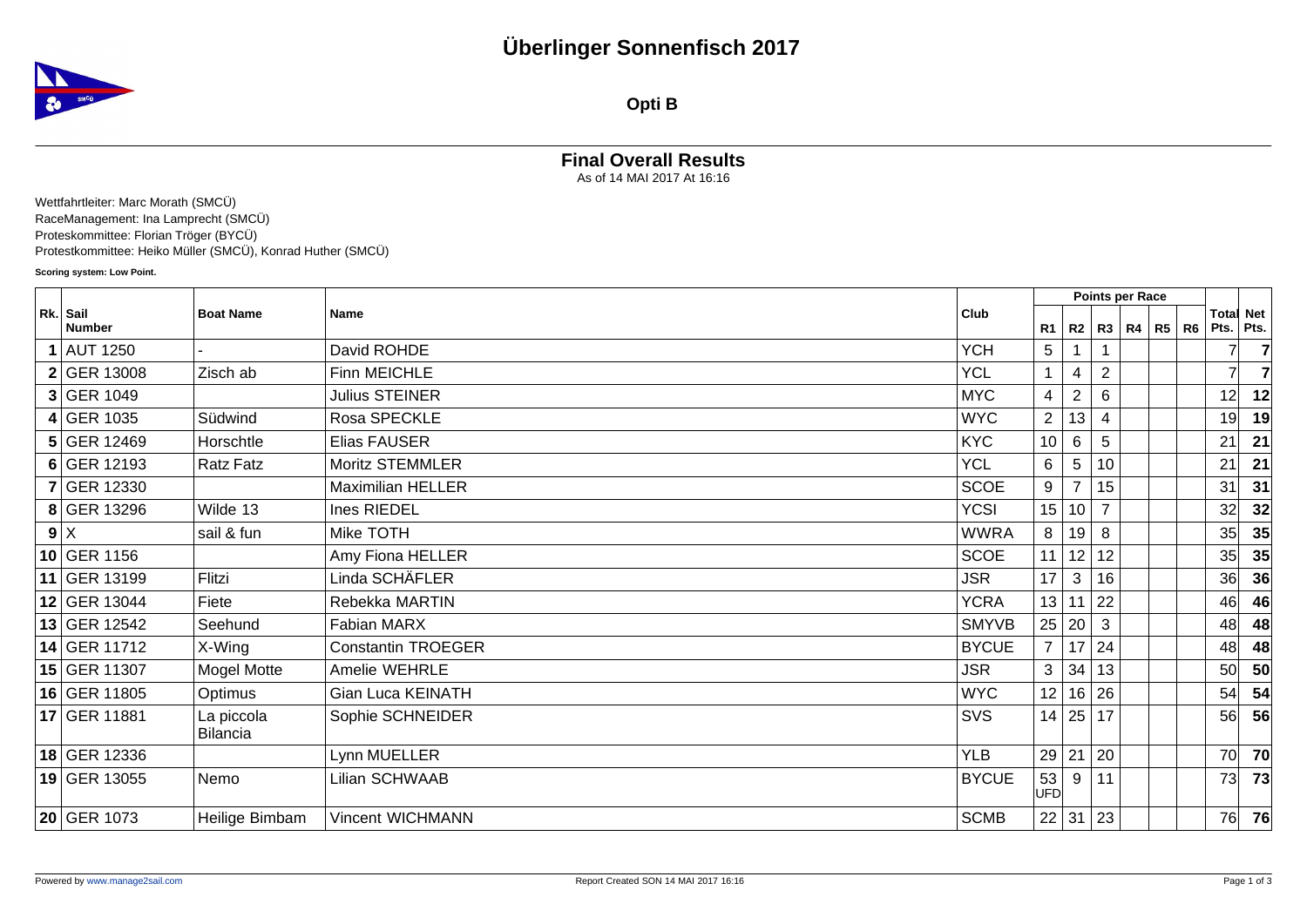## **Überlinger Sonnenfisch 2017**



**Opti B**

| <b>Final Overall Results</b> |  |
|------------------------------|--|
| As of 14 MAI 2017 At 16:16   |  |

|                           |                  |                          |              |                  |    | Points per Race |              |    |                               |                 |
|---------------------------|------------------|--------------------------|--------------|------------------|----|-----------------|--------------|----|-------------------------------|-----------------|
| Rk. Sail<br><b>Number</b> | <b>Boat Name</b> | Name                     | Club         | R <sub>1</sub>   | R2 |                 | R3   R4   R5 | R6 | <b>Total Net</b><br>Pts. Pts. |                 |
| 21 GER 101                | LoL              | Neele MÜLHAUSER          | <b>YCRA</b>  | 53<br><b>UFD</b> | 15 | 9               |              |    | 77                            | 77              |
| 22 GER 11303              | Sjöhare          | <b>Robin KRAUTHEIMER</b> | <b>SMCUE</b> | 23               | 27 | 28              |              |    | 78                            | 78              |
| 23 GER 1074               | <b>SECURITY</b>  | Gauranga VALENCIA-MAYER  | <b>SCMB</b>  | 24               |    | 14 41           |              |    | 79                            | 79              |
| 24 GER 1133               | Maximus2         | Max WINKLER              | <b>SCOE</b>  | 53<br>UFD        | 8  | 19              |              |    | 80                            | 80              |
| 25 GER 11804              | Hot Box          | Anne-Maria BACHSCHMID    | <b>WYC</b>   | 16               | 36 | 30              |              |    | 82                            | 82              |
| 26 GER 10975              | Jupiter          | <b>Ruben VOLTMER</b>     | <b>YCRA</b>  | 20               |    | 24 42           |              |    | 86                            | 86              |
| 27 GER 11                 | Puck             | Noemi FRIEDRICH          | <b>YCRA</b>  | 21               | 32 | 34              |              |    | 87                            | 87              |
| 28 GER 12828              | <b>H2O</b>       | <b>Tom HORNUNG</b>       | <b>YCL</b>   | 18               |    | 37 33           |              |    | 88                            | 88              |
| 29 GER 1233               | Kleine Welle     | Florian ROTHMUND         |              | 53<br><b>UFD</b> | 23 | 14              |              |    | 90 <sup>°</sup>               | 90              |
| 30 GER 1266               | Seehund          | Soeren HAIST             | <b>SMCUE</b> | 28               |    | 18 44           |              |    | 90 <sup>°</sup>               | 90 <sup>°</sup> |
| 31 GER 12697              | Fire Storm       | <b>Isabelle SPRINGER</b> | <b>WYC</b>   | 19               | 35 | 36              |              |    | 90                            | 90              |
| 32 GER 12429              | GT <sub>2</sub>  | <b>Susanne RIEDEL</b>    | <b>YCSI</b>  | 30               | 28 | 32              |              |    | 90                            | 90              |
| 33 AUT 1124               |                  | Marie HIEBELER           | <b>YCH</b>   | 31               | 40 | 21              |              |    | 92                            | 92              |
| 34 GER 1072               | Zombie           | Raphael DRESP            | <b>SCMB</b>  | 33               | 22 | 40              |              |    | 95                            | 95              |
| 35 GER 11781              | waverunner       | Annelie DORAU            | SVS          | 32               | 48 | 18              |              |    | 98                            | 98              |
| 36 GER 13291              |                  | <b>Emelie NUSSBAUMER</b> | <b>YCL</b>   | 36               |    | 30 37           |              |    | 103 103                       |                 |
| 37 GER 1018               | <b>Stifterle</b> | Marius MÜLLER            | <b>YCRA</b>  | 53<br><b>UFD</b> |    | 26 27           |              |    | 106 106                       |                 |
| 38 GER 12736              | Piratenfee       | <b>Lilli REGER</b>       | <b>CYC</b>   | 38               |    | 44 29           |              |    | $111$ 111                     |                 |
| 39 GER 11268              | Hans             | Liam FINK                | <b>WYC</b>   | 53<br><b>UFD</b> |    | 29 31           |              |    | $113$ 113                     |                 |
| 40 GER 1076               | 2quick4you       | <b>Jannis PRAXL</b>      | <b>SCMB</b>  | 27               |    | 38 49           |              |    | $114$ 114                     |                 |
| 41 GER 12533              | Seglerzeitung    | Elisabeth NIEDERMEIER    | <b>WYC</b>   | 37               | 39 | 38              |              |    | 114 114                       |                 |
| 42 GER 11740              | Seestern         | Amelie RINN              | <b>MWSC</b>  | 53<br><b>UFD</b> |    | 41 25           |              |    | 119 119                       |                 |